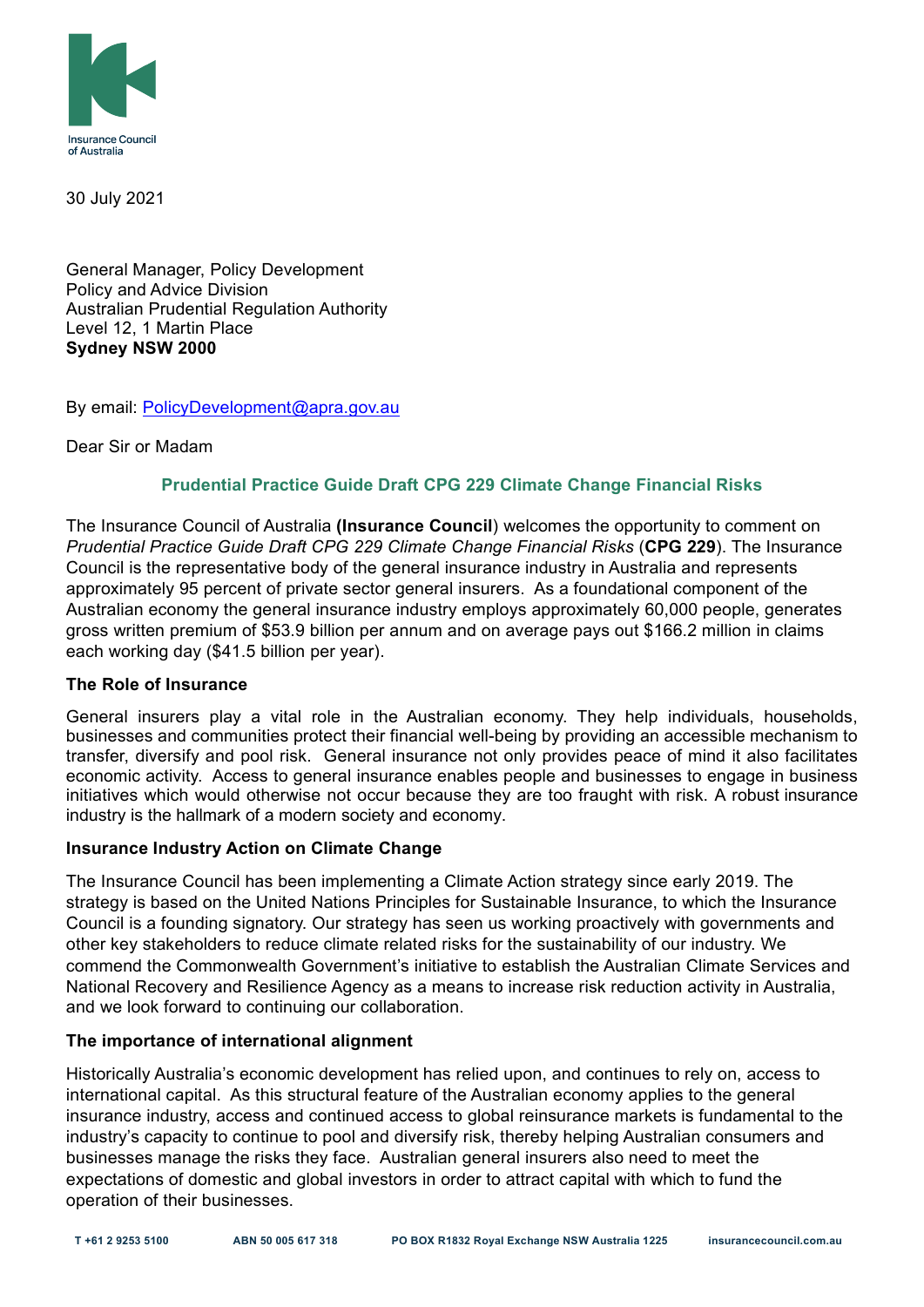

The Insurance Council therefore considers it a matter of fundamental importance that APRA's views as to how general insurers should manage the financial risks of climate change aligns with international best practice and that APRA's views should neither lag nor go beyond that best practice. The Insurance Council welcomes, and agrees with, APRA's approach of aligning its guidance with the Financial Stability Board's *Task Force on Climate-related Financial Disclosures* (**TCFD**). Compliance with TCFDs is becoming an expectation of global reinsurers and investors.

The Insurance Council also agrees with APRA's view that Climate Change Financial Risks is but one of a number of material risks, albeit an extremely important one, which regulated entities have to manage and that the appropriate framework within which to manage these risks is that established by Prudential Standards *CPS 220 Risk Management*, *SPS 220 Risk Management*, *CPS 510 Governance* and *SPS 510 Governance*. We are in agreement with APRA's view that a separate risk framework is not needed to manage Climate Change Financial Risks.

# **Considerations to improve CPG 229**

Areas where the Insurance Council considers that CPG 229 can be improved relate to APRA's expectations as to:

1. **Should insurers be responsible for commercial customer behaviour?** The extent to which APRA expects that general insurers should encourage commercial customers to change their business practices and models as a part of managing their exposure to Climate Change Financial Risks is potentially a matter of concern.

General insurers compete to provide insurance products their customers wish to purchase. Inherent to an insurance contract is the transfer of risk. The price or premium at which general insurers are willing to enter a contract of insurance reflects the risk they assume when entering that contract. Accordingly, the amount of a premium also serves as a price signal to customers as to the amount of risk related to their activities, including likely over time in relation to the financial risks of climate change. Insurance cover and price will reflect the extent to which climate change financial risks are taken into account by the business.

Certainly, general insurers can, and do, point out practical steps customers can take to reduce their level of risk and hence the premium payable to transfer that risk, subject to Corporations Law limitations on providing personal advice. The Insurance Council is also working with Australian Climate Services to help improve the National Risk intelligence, and ultimately we hope to inform tools that the government, or an appropriate authority, can use to better inform customers to manage physical risks to their property and assets.

However, we believe the wording in the CPG may be interpreted as encouraging institutions to overstep their current role of providing customers with insurance products and services to dictating the behaviours and business activities undertaken by those customers. We would therefore encourage APRA to revisit the framing of this aspect of the CPG.

2. **Scenario Testing.** We welcome and agree with APRA's comments in relation to the importance of scenario testing. However, we are cognisant of, value and appreciate that the general insurance industry is populated by a range of insurers of different sizes and specialist expertise. This diversity of organisations, business models and expertise is a sign of a healthy industry.

The Insurance Council supports the need for robust scenario analysis whilst ensuring that the analysis be proportionate to the institution's size, business mix and complexity. The Insurance